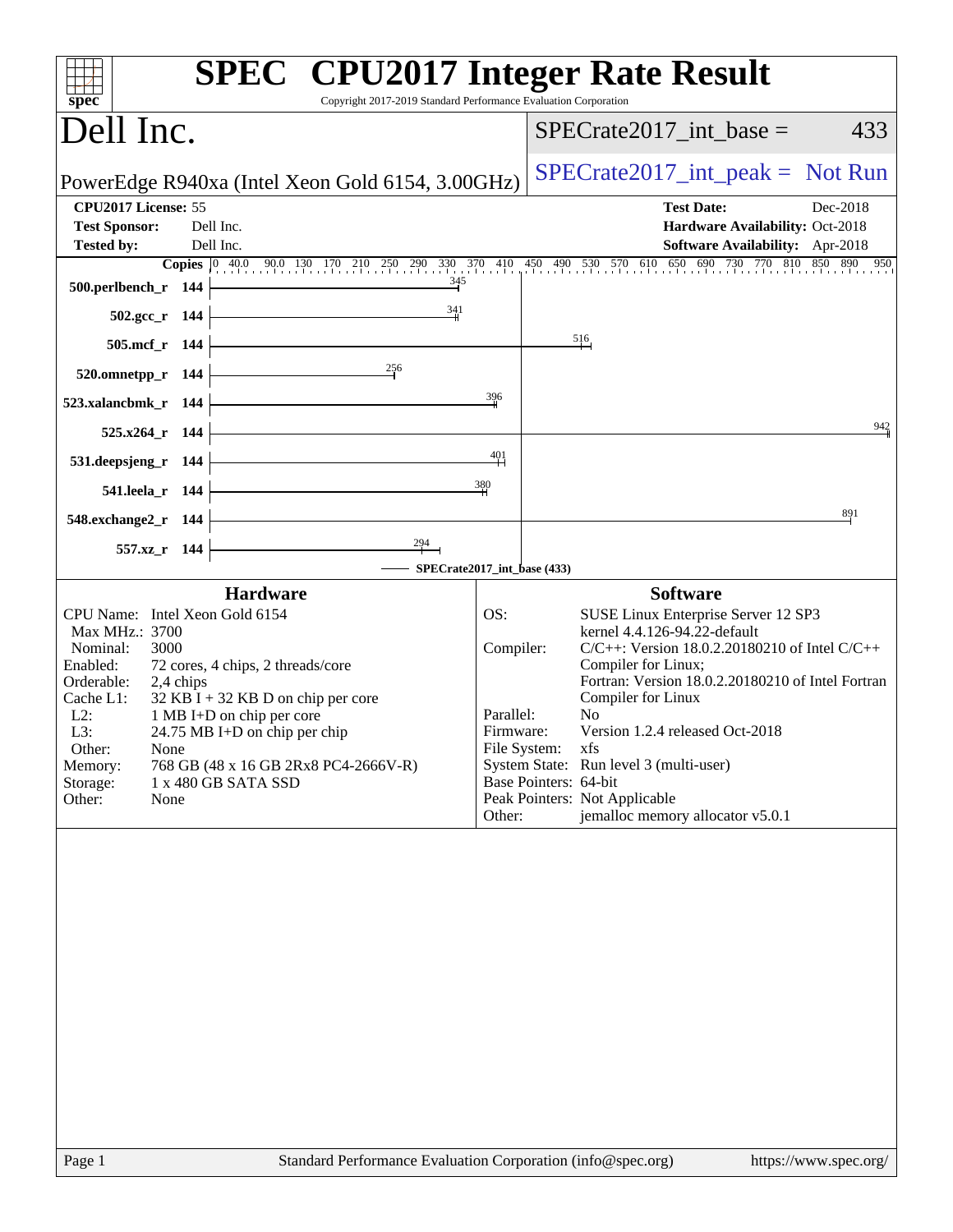| spec® | <b>SPEC CPU2017 Integer Rate Result</b><br>Copyright 2017-2019 Standard Performance Evaluation Corporation |                           |     |
|-------|------------------------------------------------------------------------------------------------------------|---------------------------|-----|
|       | Dell Inc.                                                                                                  | SPECrate2017 int base $=$ | 433 |

PowerEdge R940xa (Intel Xeon Gold 6154, 3.00GHz)  $SPECTate2017\_int\_peak = Not Run$ 

**[CPU2017 License:](http://www.spec.org/auto/cpu2017/Docs/result-fields.html#CPU2017License)** 55 **[Test Date:](http://www.spec.org/auto/cpu2017/Docs/result-fields.html#TestDate)** Dec-2018 **[Test Sponsor:](http://www.spec.org/auto/cpu2017/Docs/result-fields.html#TestSponsor)** Dell Inc. **[Hardware Availability:](http://www.spec.org/auto/cpu2017/Docs/result-fields.html#HardwareAvailability)** Oct-2018 **[Tested by:](http://www.spec.org/auto/cpu2017/Docs/result-fields.html#Testedby)** Dell Inc. **[Software Availability:](http://www.spec.org/auto/cpu2017/Docs/result-fields.html#SoftwareAvailability)** Apr-2018

### **[Results Table](http://www.spec.org/auto/cpu2017/Docs/result-fields.html#ResultsTable)**

|                             | <b>Base</b>   |                |                |                | <b>Peak</b> |                |       |               |                |              |                |              |                |              |
|-----------------------------|---------------|----------------|----------------|----------------|-------------|----------------|-------|---------------|----------------|--------------|----------------|--------------|----------------|--------------|
| <b>Benchmark</b>            | <b>Copies</b> | <b>Seconds</b> | Ratio          | <b>Seconds</b> | Ratio       | <b>Seconds</b> | Ratio | <b>Copies</b> | <b>Seconds</b> | <b>Ratio</b> | <b>Seconds</b> | <b>Ratio</b> | <b>Seconds</b> | <b>Ratio</b> |
| 500.perlbench_r             | 144           | 664            | 345            | 664            | 345         |                |       |               |                |              |                |              |                |              |
| $502.\text{gcc}$ _r         | 144           | 598            | 341            | 592            | 345         |                |       |               |                |              |                |              |                |              |
| $505$ .mcf r                | 144           | 439            | 530            | 451            | 516         |                |       |               |                |              |                |              |                |              |
| 520.omnetpp_r               | 144           | 737            | 256            | 738            | 256         |                |       |               |                |              |                |              |                |              |
| 523.xalancbmk r             | 144           | 381            | 399            | 384            | 396         |                |       |               |                |              |                |              |                |              |
| 525.x264 r                  | 144           | 268            | 942            | 267            | 944         |                |       |               |                |              |                |              |                |              |
| $531.$ deepsjeng $_r$       | 144           | 403            | 410            | <u>411</u>     | 401         |                |       |               |                |              |                |              |                |              |
| 541.leela r                 | 144           | 628            | 380            | 621            | 384         |                |       |               |                |              |                |              |                |              |
| 548.exchange2_r             | 144           | 423            | 892            | 423            | <u>891</u>  |                |       |               |                |              |                |              |                |              |
| 557.xz r                    | 144           | 487            | 319            | 529            | 294         |                |       |               |                |              |                |              |                |              |
| $SPECrate2017\_int\_base =$ |               |                | 433            |                |             |                |       |               |                |              |                |              |                |              |
| $SPECrate2017$ int peak =   |               |                | <b>Not Run</b> |                |             |                |       |               |                |              |                |              |                |              |

Results appear in the [order in which they were run](http://www.spec.org/auto/cpu2017/Docs/result-fields.html#RunOrder). Bold underlined text [indicates a median measurement](http://www.spec.org/auto/cpu2017/Docs/result-fields.html#Median).

### **[Submit Notes](http://www.spec.org/auto/cpu2017/Docs/result-fields.html#SubmitNotes)**

 The numactl mechanism was used to bind copies to processors. The config file option 'submit' was used to generate numactl commands to bind each copy to a specific processor. For details, please see the config file.

### **[Operating System Notes](http://www.spec.org/auto/cpu2017/Docs/result-fields.html#OperatingSystemNotes)**

Stack size set to unlimited using "ulimit -s unlimited"

### **[General Notes](http://www.spec.org/auto/cpu2017/Docs/result-fields.html#GeneralNotes)**

Environment variables set by runcpu before the start of the run: LD\_LIBRARY\_PATH = "/home/cpu2017/lib/ia32:/home/cpu2017/lib/intel64:/home/cpu2017/je5.0.1-32:/home/cpu2017/je5.0.1-64" Binaries compiled on a system with 1x Intel Core i7-4790 CPU + 32GB RAM memory using Redhat Enterprise Linux 7.4 Yes: The test sponsor attests, as of date of publication, that CVE-2017-5754 (Meltdown) is mitigated in the system as tested and documented. Yes: The test sponsor attests, as of date of publication, that CVE-2017-5753 (Spectre variant 1) is mitigated in the system as tested and documented. Yes: The test sponsor attests, as of date of publication, that CVE-2017-5715 (Spectre variant 2) is mitigated in the system as tested and documented. Transparent Huge Pages enabled by default Prior to runcpu invocation Filesystem page cache synced and cleared with: sync; echo 3> /proc/sys/vm/drop\_caches runcpu command invoked through numactl i.e.:

**(Continued on next page)**

| Page 2<br>Standard Performance Evaluation Corporation (info@spec.org)<br>https://www.spec.org/ |
|------------------------------------------------------------------------------------------------|
|------------------------------------------------------------------------------------------------|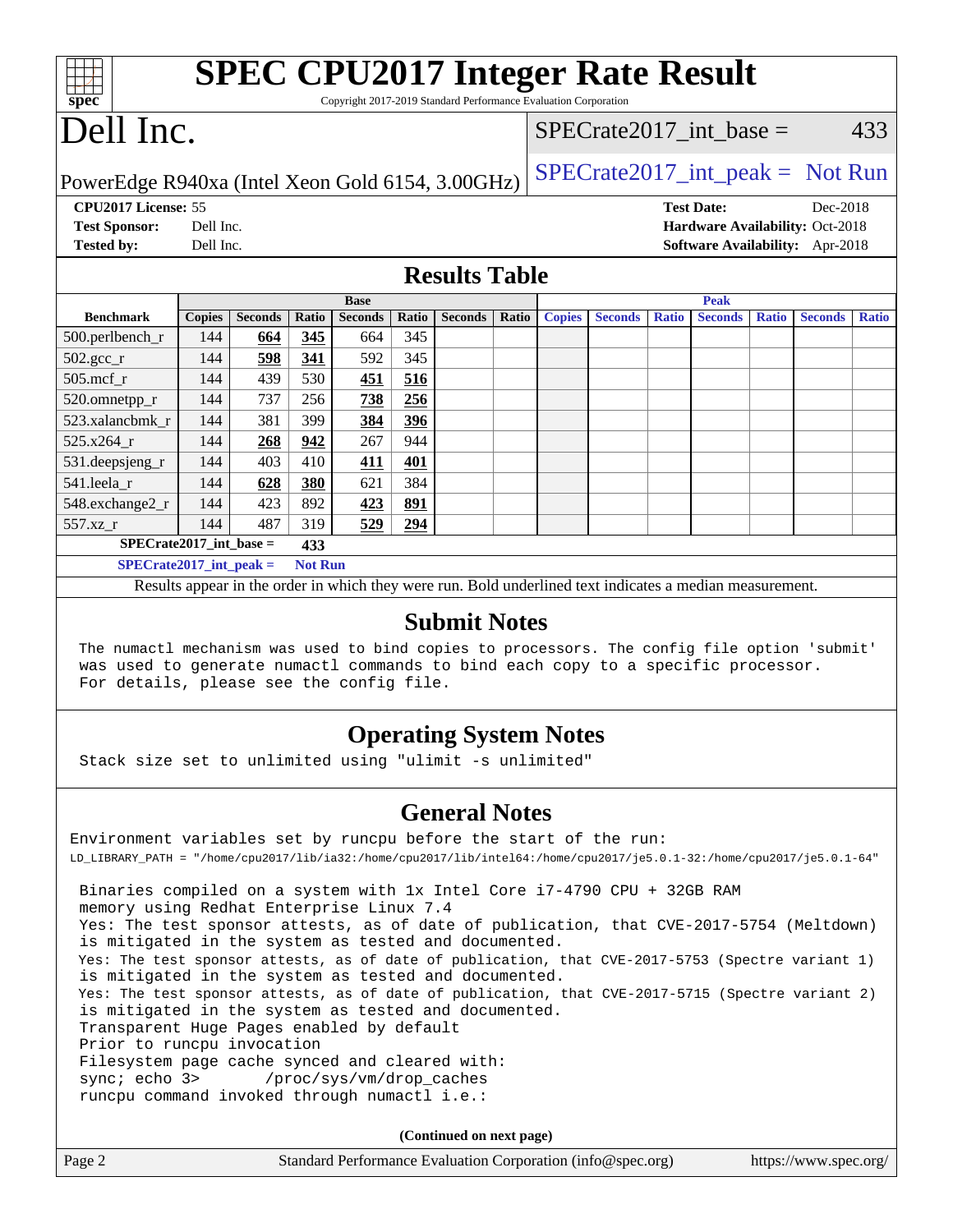| <b>SPEC CPU2017 Integer Rate Result</b><br>$spec^*$<br>Copyright 2017-2019 Standard Performance Evaluation Corporation                                                                                                                                                                                                                                                                                                                                                                                                                                                                                                                                                                                                                                                                                                                                                                                                  |                                        |
|-------------------------------------------------------------------------------------------------------------------------------------------------------------------------------------------------------------------------------------------------------------------------------------------------------------------------------------------------------------------------------------------------------------------------------------------------------------------------------------------------------------------------------------------------------------------------------------------------------------------------------------------------------------------------------------------------------------------------------------------------------------------------------------------------------------------------------------------------------------------------------------------------------------------------|----------------------------------------|
| Dell Inc.                                                                                                                                                                                                                                                                                                                                                                                                                                                                                                                                                                                                                                                                                                                                                                                                                                                                                                               | 433<br>$SPECrate2017\_int\_base =$     |
| PowerEdge R940xa (Intel Xeon Gold 6154, 3.00GHz)                                                                                                                                                                                                                                                                                                                                                                                                                                                                                                                                                                                                                                                                                                                                                                                                                                                                        | $SPECrate2017\_int\_peak = Not Run$    |
| CPU2017 License: 55                                                                                                                                                                                                                                                                                                                                                                                                                                                                                                                                                                                                                                                                                                                                                                                                                                                                                                     | <b>Test Date:</b><br>Dec-2018          |
| <b>Test Sponsor:</b><br>Dell Inc.                                                                                                                                                                                                                                                                                                                                                                                                                                                                                                                                                                                                                                                                                                                                                                                                                                                                                       | <b>Hardware Availability: Oct-2018</b> |
| Dell Inc.<br><b>Tested by:</b>                                                                                                                                                                                                                                                                                                                                                                                                                                                                                                                                                                                                                                                                                                                                                                                                                                                                                          | Software Availability: Apr-2018        |
| <b>General Notes (Continued)</b>                                                                                                                                                                                                                                                                                                                                                                                                                                                                                                                                                                                                                                                                                                                                                                                                                                                                                        |                                        |
| numactl --interleave=all runcpu <etc><br/>jemalloc, a general purpose malloc implementation<br/>built with the RedHat Enterprise 7.4, and the system compiler gcc 4.8.5<br/>sources available from jemalloc.net or https://github.com/jemalloc/jemalloc/releases</etc>                                                                                                                                                                                                                                                                                                                                                                                                                                                                                                                                                                                                                                                  |                                        |
| <b>Platform Notes</b>                                                                                                                                                                                                                                                                                                                                                                                                                                                                                                                                                                                                                                                                                                                                                                                                                                                                                                   |                                        |
| BIOS settings:<br>Sub NUMA Cluster enabled<br>Virtualization Technology disabled<br>DCU Streamer Prefetcher disabled<br>System Profile set to Custom<br>CPU Performance set to Maximum Performance<br>C States set to Autonomous<br>C1E disabled<br>Uncore Frequency set to Dynamic<br>Energy Efficiency Policy set to Performance<br>Memory Patrol Scrub disabled<br>Logical Processor enabled<br>CPU Interconnect Bus Link Power Management disabled<br>PCI ASPM L1 Link Power Management disabled<br>Sysinfo program /home/cpu2017/bin/sysinfo<br>Rev: r5974 of 2018-05-19 9bcde8f2999c33d61f64985e45859ea9<br>running on $linux-h835$ Thu Dec $622:49:392018$<br>SUT (System Under Test) info as seen by some common utilities.<br>For more information on this section, see<br>https://www.spec.org/cpu2017/Docs/config.html#sysinfo<br>From /proc/cpuinfo<br>model name: Intel(R) Xeon(R) Gold 6154 CPU @ 3.00GHz |                                        |
| 4 "physical id"s (chips)<br>144 "processors"<br>cores, siblings (Caution: counting these is hw and system dependent. The following<br>excerpts from /proc/cpuinfo might not be reliable. Use with caution.)<br>cpu cores : 18<br>siblings : 36                                                                                                                                                                                                                                                                                                                                                                                                                                                                                                                                                                                                                                                                          |                                        |
| physical 0: cores 0 1 2 3 4 8 9 10 11 16 17 18 19 20 24 25 26 27<br>physical 1: cores 0 1 2 3 4 8 9 10 11 16 17 18 19 20 24 25 26 27<br>physical 2: cores 0 1 2 3 4 8 9 10 11 16 17 18 19 20 24 25 26 27<br>physical 3: cores 0 1 2 3 4 8 9 10 11 16 17 18 19 20 24 25 26 27                                                                                                                                                                                                                                                                                                                                                                                                                                                                                                                                                                                                                                            |                                        |
| From lscpu:<br>Architecture:<br>x86_64<br>CPU op-mode(s): $32-bit, 64-bit$<br>Little Endian<br>Byte Order:                                                                                                                                                                                                                                                                                                                                                                                                                                                                                                                                                                                                                                                                                                                                                                                                              |                                        |
| (Continued on next page)                                                                                                                                                                                                                                                                                                                                                                                                                                                                                                                                                                                                                                                                                                                                                                                                                                                                                                |                                        |
| Page 3<br>Standard Performance Evaluation Corporation (info@spec.org)                                                                                                                                                                                                                                                                                                                                                                                                                                                                                                                                                                                                                                                                                                                                                                                                                                                   | https://www.spec.org/                  |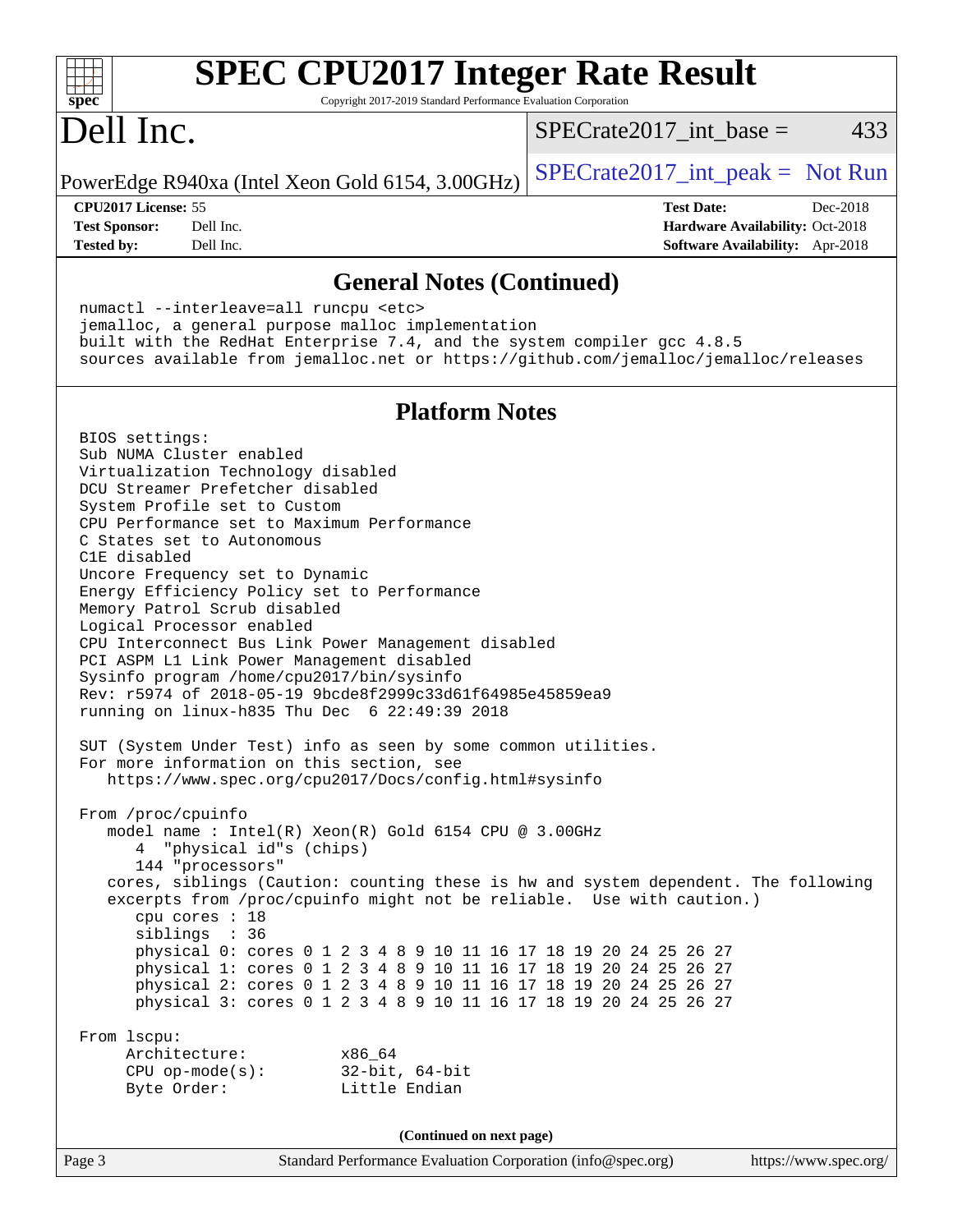| SI<br>эe<br>I<br>Ľ |  |  |  |  |  |
|--------------------|--|--|--|--|--|

# **[SPEC CPU2017 Integer Rate Result](http://www.spec.org/auto/cpu2017/Docs/result-fields.html#SPECCPU2017IntegerRateResult)**

Copyright 2017-2019 Standard Performance Evaluation Corporation

## Dell Inc.

 $SPECTate2017\_int\_base = 433$ 

PowerEdge R940xa (Intel Xeon Gold 6154, 3.00GHz)  $SPECTate2017\_int\_peak = Not Run$ 

**[CPU2017 License:](http://www.spec.org/auto/cpu2017/Docs/result-fields.html#CPU2017License)** 55 **[Test Date:](http://www.spec.org/auto/cpu2017/Docs/result-fields.html#TestDate)** Dec-2018 **[Test Sponsor:](http://www.spec.org/auto/cpu2017/Docs/result-fields.html#TestSponsor)** Dell Inc. **[Hardware Availability:](http://www.spec.org/auto/cpu2017/Docs/result-fields.html#HardwareAvailability)** Oct-2018 **[Tested by:](http://www.spec.org/auto/cpu2017/Docs/result-fields.html#Testedby)** Dell Inc. **[Software Availability:](http://www.spec.org/auto/cpu2017/Docs/result-fields.html#SoftwareAvailability)** Apr-2018

#### **[Platform Notes \(Continued\)](http://www.spec.org/auto/cpu2017/Docs/result-fields.html#PlatformNotes)**

| CPU(s):                                                                       | 144                                                                                                                                                     |  |  |  |  |  |
|-------------------------------------------------------------------------------|---------------------------------------------------------------------------------------------------------------------------------------------------------|--|--|--|--|--|
| On-line CPU(s) list:                                                          | $0 - 143$                                                                                                                                               |  |  |  |  |  |
| Thread( $s$ ) per core:                                                       | $\overline{a}$                                                                                                                                          |  |  |  |  |  |
| Core(s) per socket:                                                           | 18                                                                                                                                                      |  |  |  |  |  |
| Socket(s):                                                                    | 4                                                                                                                                                       |  |  |  |  |  |
| NUMA $node(s):$                                                               | 8                                                                                                                                                       |  |  |  |  |  |
| Vendor ID:                                                                    | GenuineIntel                                                                                                                                            |  |  |  |  |  |
| CPU family:                                                                   | 6                                                                                                                                                       |  |  |  |  |  |
| Model:                                                                        | 85                                                                                                                                                      |  |  |  |  |  |
| Model name:                                                                   | $Intel(R) Xeon(R) Gold 6154 CPU @ 3.00GHz$                                                                                                              |  |  |  |  |  |
| Stepping:                                                                     | 4                                                                                                                                                       |  |  |  |  |  |
| CPU MHz:                                                                      | 2992.995                                                                                                                                                |  |  |  |  |  |
| BogoMIPS:                                                                     | 5985.99                                                                                                                                                 |  |  |  |  |  |
| Virtualization:                                                               | $VT - x$                                                                                                                                                |  |  |  |  |  |
| L1d cache:                                                                    | 32K                                                                                                                                                     |  |  |  |  |  |
| Lli cache:                                                                    | 32K                                                                                                                                                     |  |  |  |  |  |
| L2 cache:                                                                     | 1024K                                                                                                                                                   |  |  |  |  |  |
| L3 cache:                                                                     | 25344K                                                                                                                                                  |  |  |  |  |  |
| NUMA node0 CPU(s):                                                            | 0, 8, 16, 24, 32, 40, 48, 56, 64, 72, 80, 88, 96, 104, 112, 120, 128, 136                                                                               |  |  |  |  |  |
| NUMA nodel CPU(s):                                                            | 1, 9, 17, 25, 33, 41, 49, 57, 65, 73, 81, 89, 97, 105, 113, 121, 129, 137<br>2, 10, 18, 26, 34, 42, 50, 58, 66, 74, 82, 90, 98, 106, 114, 122, 130, 138 |  |  |  |  |  |
| NUMA $node2$ $CPU(s):$<br>NUMA node3 CPU(s):                                  | 3, 11, 19, 27, 35, 43, 51, 59, 67, 75, 83, 91, 99, 107, 115, 123, 131, 139                                                                              |  |  |  |  |  |
| NUMA $node4$ $CPU(s)$ :                                                       | 4, 12, 20, 28, 36, 44, 52, 60, 68, 76, 84, 92, 100, 108, 116, 124, 132, 140                                                                             |  |  |  |  |  |
| NUMA node5 CPU(s):                                                            | 5, 13, 21, 29, 37, 45, 53, 61, 69, 77, 85, 93, 101, 109, 117, 125, 133, 141                                                                             |  |  |  |  |  |
| NUMA node6 CPU(s):                                                            | 6, 14, 22, 30, 38, 46, 54, 62, 70, 78, 86, 94, 102, 110, 118, 126, 134, 142                                                                             |  |  |  |  |  |
| NUMA $node7$ CPU $(s)$ :                                                      | 7, 15, 23, 31, 39, 47, 55, 63, 71, 79, 87, 95, 103, 111, 119, 127, 135, 143                                                                             |  |  |  |  |  |
| Flags:                                                                        | fpu vme de pse tsc msr pae mce cx8 apic sep mtrr pge mca cmov                                                                                           |  |  |  |  |  |
|                                                                               | pat pse36 clflush dts acpi mmx fxsr sse sse2 ss ht tm pbe syscall nx pdpelgb rdtscp                                                                     |  |  |  |  |  |
| lm constant_tsc art arch_perfmon pebs bts rep_good nopl xtopology nonstop_tsc |                                                                                                                                                         |  |  |  |  |  |
|                                                                               | aperfmperf eagerfpu pni pclmulqdq dtes64 monitor ds_cpl vmx smx est tm2 ssse3 sdbg                                                                      |  |  |  |  |  |
|                                                                               | fma cx16 xtpr pdcm pcid dca sse4_1 sse4_2 x2apic movbe popcnt tsc_deadline_timer aes                                                                    |  |  |  |  |  |
|                                                                               | xsave avx f16c rdrand lahf_lm abm 3dnowprefetch ida arat epb invpcid_single pln pts                                                                     |  |  |  |  |  |
|                                                                               | dtherm intel_pt rsb_ctxsw spec_ctrl stibp retpoline kaiser tpr_shadow vnmi                                                                              |  |  |  |  |  |
|                                                                               | flexpriority ept vpid fsgsbase tsc_adjust bmil hle avx2 smep bmi2 erms invpcid rtm                                                                      |  |  |  |  |  |
|                                                                               | cqm mpx avx512f avx512dq rdseed adx smap clflushopt clwb avx512cd avx512bw avx512vl                                                                     |  |  |  |  |  |
|                                                                               | xsaveopt xsavec xgetbvl cqm_llc cqm_occup_llc pku ospke                                                                                                 |  |  |  |  |  |
|                                                                               |                                                                                                                                                         |  |  |  |  |  |
| /proc/cpuinfo cache data                                                      |                                                                                                                                                         |  |  |  |  |  |
| cache size : 25344 KB                                                         |                                                                                                                                                         |  |  |  |  |  |
|                                                                               |                                                                                                                                                         |  |  |  |  |  |
|                                                                               | From numactl --hardware WARNING: a numactl 'node' might or might not correspond to a                                                                    |  |  |  |  |  |
| physical chip.                                                                |                                                                                                                                                         |  |  |  |  |  |
| $available: 8 nodes (0-7)$                                                    |                                                                                                                                                         |  |  |  |  |  |
|                                                                               | node 0 cpus: 0 8 16 24 32 40 48 56 64 72 80 88 96 104 112 120 128 136                                                                                   |  |  |  |  |  |
| node 0 size: 95230 MB                                                         |                                                                                                                                                         |  |  |  |  |  |
| node 0 free: 95029 MB                                                         |                                                                                                                                                         |  |  |  |  |  |
|                                                                               | node 1 cpus: 1 9 17 25 33 41 49 57 65 73 81 89 97 105 113 121 129 137                                                                                   |  |  |  |  |  |
|                                                                               |                                                                                                                                                         |  |  |  |  |  |
| (Continued on next page)                                                      |                                                                                                                                                         |  |  |  |  |  |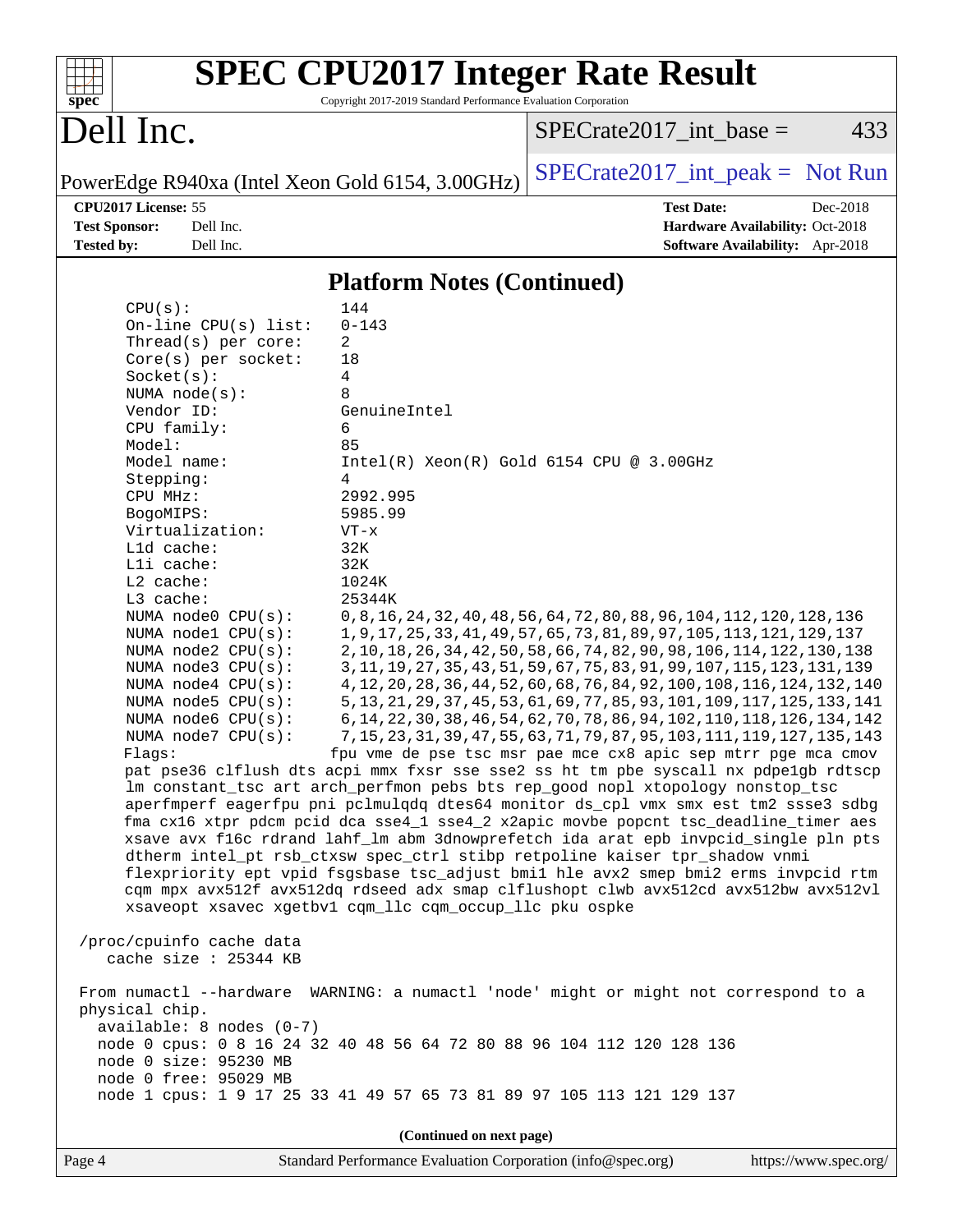| <b>SPEC CPU2017 Integer Rate Result</b><br>Copyright 2017-2019 Standard Performance Evaluation Corporation<br>spec <sup>®</sup> |                                                                                                                                                      |  |  |  |  |
|---------------------------------------------------------------------------------------------------------------------------------|------------------------------------------------------------------------------------------------------------------------------------------------------|--|--|--|--|
| Dell Inc.                                                                                                                       | $SPECrate2017$ _int_base =<br>433                                                                                                                    |  |  |  |  |
| PowerEdge R940xa (Intel Xeon Gold 6154, 3.00GHz)                                                                                | $SPECrate2017\_int\_peak = Not Run$                                                                                                                  |  |  |  |  |
| CPU2017 License: 55                                                                                                             | <b>Test Date:</b><br>Dec-2018                                                                                                                        |  |  |  |  |
| <b>Test Sponsor:</b><br>Dell Inc.                                                                                               | Hardware Availability: Oct-2018                                                                                                                      |  |  |  |  |
| <b>Tested by:</b><br>Dell Inc.                                                                                                  | <b>Software Availability:</b> Apr-2018                                                                                                               |  |  |  |  |
| <b>Platform Notes (Continued)</b>                                                                                               |                                                                                                                                                      |  |  |  |  |
| node 1 size: 96761 MB                                                                                                           |                                                                                                                                                      |  |  |  |  |
| node 1 free: 96592 MB                                                                                                           |                                                                                                                                                      |  |  |  |  |
| node 2 cpus: 2 10 18 26 34 42 50 58 66 74 82 90 98 106 114 122 130 138                                                          |                                                                                                                                                      |  |  |  |  |
| node 2 size: 96761 MB                                                                                                           |                                                                                                                                                      |  |  |  |  |
| node 2 free: 96605 MB                                                                                                           |                                                                                                                                                      |  |  |  |  |
| node 3 cpus: 3 11 19 27 35 43 51 59 67 75 83 91 99 107 115 123 131 139<br>node 3 size: 96761 MB                                 |                                                                                                                                                      |  |  |  |  |
| node 3 free: 96599 MB                                                                                                           |                                                                                                                                                      |  |  |  |  |
| node 4 cpus: 4 12 20 28 36 44 52 60 68 76 84 92 100 108 116 124 132 140                                                         |                                                                                                                                                      |  |  |  |  |
| node 4 size: 96761 MB                                                                                                           |                                                                                                                                                      |  |  |  |  |
| node 4 free: 96611 MB                                                                                                           |                                                                                                                                                      |  |  |  |  |
| node 5 cpus: 5 13 21 29 37 45 53 61 69 77 85 93 101 109 117 125 133 141                                                         |                                                                                                                                                      |  |  |  |  |
| node 5 size: 96761 MB<br>node 5 free: 96590 MB                                                                                  |                                                                                                                                                      |  |  |  |  |
| node 6 cpus: 6 14 22 30 38 46 54 62 70 78 86 94 102 110 118 126 134 142                                                         |                                                                                                                                                      |  |  |  |  |
| node 6 size: 96761 MB                                                                                                           |                                                                                                                                                      |  |  |  |  |
| node 6 free: 96601 MB                                                                                                           |                                                                                                                                                      |  |  |  |  |
| node 7 cpus: 7 15 23 31 39 47 55 63 71 79 87 95 103 111 119 127 135 143                                                         |                                                                                                                                                      |  |  |  |  |
| node 7 size: 96758 MB                                                                                                           |                                                                                                                                                      |  |  |  |  |
| node 7 free: 96572 MB<br>node distances:                                                                                        |                                                                                                                                                      |  |  |  |  |
| node<br>0<br>$\mathbf{1}$<br>2<br>$\overline{3}$<br>4<br>5<br>6<br>7                                                            |                                                                                                                                                      |  |  |  |  |
| 21<br>21<br>0 :<br>10 <sup>°</sup><br>21<br>21<br>21<br>11<br>21                                                                |                                                                                                                                                      |  |  |  |  |
| 1:<br>21<br>21<br>21<br>21<br>10<br>21<br>11<br>21                                                                              |                                                                                                                                                      |  |  |  |  |
| 21<br>21<br>21<br>11<br>2:<br>21<br>10<br>21<br>21                                                                              |                                                                                                                                                      |  |  |  |  |
| 3:<br>21<br>21<br>21<br>10<br>21<br>21<br>21<br>11                                                                              |                                                                                                                                                      |  |  |  |  |
| 4 :<br>11<br>21<br>21<br>21<br>10<br>21<br>21<br>21<br>5:<br>11<br>21<br>21<br>21<br>21<br>21<br>10<br>21                       |                                                                                                                                                      |  |  |  |  |
| 6:<br>21<br>11<br>21<br>21<br>10<br>21<br>21<br>21                                                                              |                                                                                                                                                      |  |  |  |  |
| 7:<br>21<br>21<br>21<br>21<br>21<br>11<br>21<br>10                                                                              |                                                                                                                                                      |  |  |  |  |
|                                                                                                                                 |                                                                                                                                                      |  |  |  |  |
| From /proc/meminfo                                                                                                              |                                                                                                                                                      |  |  |  |  |
| MemTotal:<br>791097680 kB                                                                                                       |                                                                                                                                                      |  |  |  |  |
| HugePages_Total:<br>0<br>Hugepagesize:<br>2048 kB                                                                               |                                                                                                                                                      |  |  |  |  |
|                                                                                                                                 |                                                                                                                                                      |  |  |  |  |
| /usr/bin/lsb_release -d<br>SUSE Linux Enterprise Server 12 SP3                                                                  |                                                                                                                                                      |  |  |  |  |
|                                                                                                                                 |                                                                                                                                                      |  |  |  |  |
| From /etc/*release* /etc/*version*                                                                                              |                                                                                                                                                      |  |  |  |  |
| SuSE-release:                                                                                                                   |                                                                                                                                                      |  |  |  |  |
| SUSE Linux Enterprise Server 12 (x86_64)                                                                                        |                                                                                                                                                      |  |  |  |  |
| $VERSION = 12$                                                                                                                  |                                                                                                                                                      |  |  |  |  |
| $PATCHLEVEL = 3$                                                                                                                |                                                                                                                                                      |  |  |  |  |
|                                                                                                                                 | # This file is deprecated and will be removed in a future service pack or release.<br># Please check /etc/os-release for details about this release. |  |  |  |  |
| os-release:                                                                                                                     |                                                                                                                                                      |  |  |  |  |
|                                                                                                                                 |                                                                                                                                                      |  |  |  |  |
| (Continued on next page)                                                                                                        |                                                                                                                                                      |  |  |  |  |
|                                                                                                                                 |                                                                                                                                                      |  |  |  |  |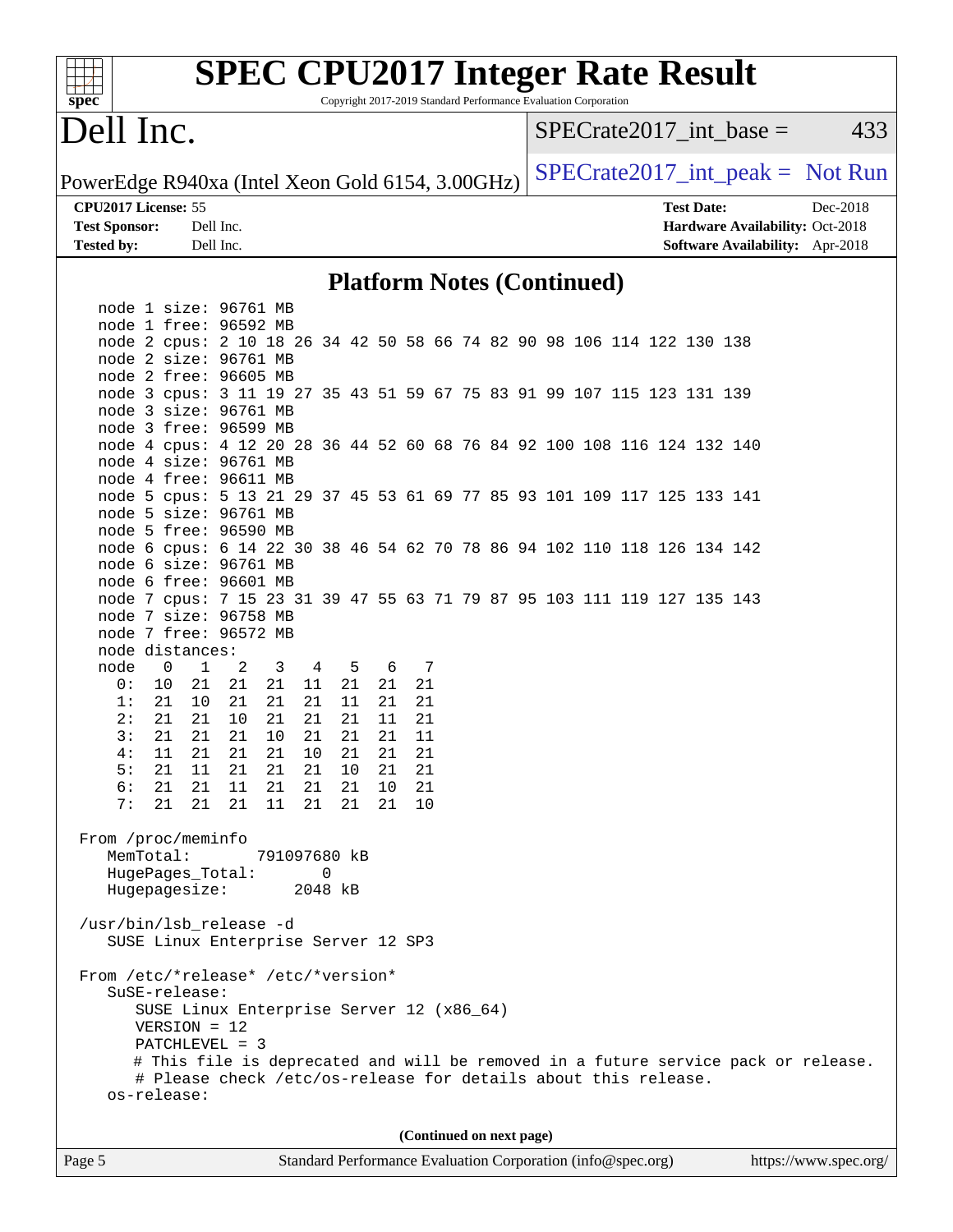| spec <sup>®</sup>                                                                          | <b>SPEC CPU2017 Integer Rate Result</b><br>Copyright 2017-2019 Standard Performance Evaluation Corporation                                                                                                                                  |                                                                                                                                                                                                                                                                     |
|--------------------------------------------------------------------------------------------|---------------------------------------------------------------------------------------------------------------------------------------------------------------------------------------------------------------------------------------------|---------------------------------------------------------------------------------------------------------------------------------------------------------------------------------------------------------------------------------------------------------------------|
| Dell Inc.                                                                                  |                                                                                                                                                                                                                                             | 433<br>$SPECrate2017\_int\_base =$                                                                                                                                                                                                                                  |
|                                                                                            | PowerEdge R940xa (Intel Xeon Gold 6154, 3.00GHz)                                                                                                                                                                                            | $SPECrate2017\_int\_peak = Not Run$                                                                                                                                                                                                                                 |
| CPU2017 License: 55<br><b>Test Sponsor:</b><br>Dell Inc.<br>Dell Inc.<br><b>Tested by:</b> |                                                                                                                                                                                                                                             | <b>Test Date:</b><br>Dec-2018<br>Hardware Availability: Oct-2018<br>Software Availability: Apr-2018                                                                                                                                                                 |
|                                                                                            |                                                                                                                                                                                                                                             |                                                                                                                                                                                                                                                                     |
| NAME="SLES"                                                                                | <b>Platform Notes (Continued)</b>                                                                                                                                                                                                           |                                                                                                                                                                                                                                                                     |
| VERSION="12-SP3"<br>VERSION_ID="12.3"<br>ID="sles"<br>$ANSI$ _COLOR="0;32"                 | PRETTY_NAME="SUSE Linux Enterprise Server 12 SP3"<br>CPE_NAME="cpe:/o:suse:sles:12:sp3"                                                                                                                                                     |                                                                                                                                                                                                                                                                     |
| uname $-a$ :<br>x86_64 x86_64 x86_64 GNU/Linux                                             |                                                                                                                                                                                                                                             | Linux linux-h835 4.4.126-94.22-default #1 SMP Wed Apr 11 07:45:03 UTC 2018 (9649989)                                                                                                                                                                                |
|                                                                                            | Kernel self-reported vulnerability status:                                                                                                                                                                                                  |                                                                                                                                                                                                                                                                     |
| CVE-2017-5754 (Meltdown):<br>run-level $3$ Dec $6$ $22:48$                                 | Mitigation: PTI<br>CVE-2017-5753 (Spectre variant 1): Mitigation: __user pointer sanitization<br>CVE-2017-5715 (Spectre variant 2): Mitigation: IBRS+IBPB                                                                                   |                                                                                                                                                                                                                                                                     |
| SPEC is set to: /home/cpu2017<br>Filesystem<br>/dev/sda4                                   | Type Size Used Avail Use% Mounted on<br>xfs<br>405G<br>36G 370G<br>9% /home                                                                                                                                                                 |                                                                                                                                                                                                                                                                     |
| BIOS Dell Inc. 1.2.4 10/18/2018<br>Memory:                                                 | frequent changes to hardware, firmware, and the "DMTF SMBIOS" standard.<br>36x 00AD00B300AD HMA82GR7AFR8N-VK 16 GB 2 rank 2666<br>10x 00AD063200AD HMA82GR7AFR8N-VK 16 GB 2 rank 2666<br>2x 00CE063200CE M393A2K43BB1-CTD 16 GB 2 rank 2666 | Additional information from dmidecode follows. WARNING: Use caution when you interpret<br>this section. The 'dmidecode' program reads system data which is "intended to allow<br>hardware to be accurately determined", but the intent may not be met, as there are |
| (End of data from sysinfo program)                                                         |                                                                                                                                                                                                                                             |                                                                                                                                                                                                                                                                     |
|                                                                                            | <b>Compiler Version Notes</b>                                                                                                                                                                                                               |                                                                                                                                                                                                                                                                     |
| CC.<br>$557. xz_r(base)$                                                                   | $500. perlbench_r(base) 502. gcc_r(base) 505. mcf_r(base) 525. x264_r(base)$                                                                                                                                                                |                                                                                                                                                                                                                                                                     |
| icc (ICC) 18.0.2 20180210                                                                  | Copyright (C) 1985-2018 Intel Corporation. All rights reserved.                                                                                                                                                                             |                                                                                                                                                                                                                                                                     |
|                                                                                            | (Continued on next page)                                                                                                                                                                                                                    |                                                                                                                                                                                                                                                                     |
| Page 6                                                                                     | Standard Performance Evaluation Corporation (info@spec.org)                                                                                                                                                                                 | https://www.spec.org/                                                                                                                                                                                                                                               |
|                                                                                            |                                                                                                                                                                                                                                             |                                                                                                                                                                                                                                                                     |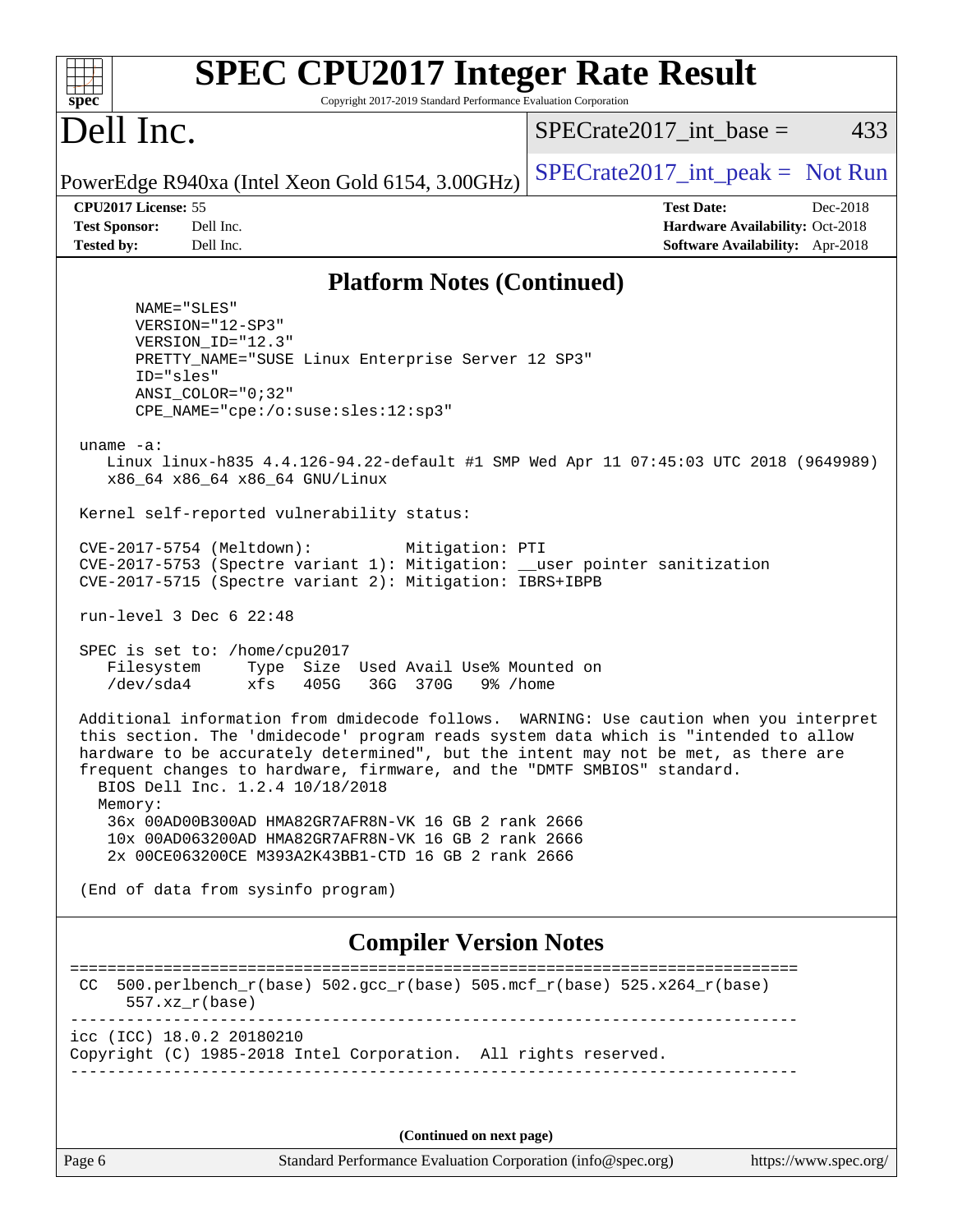| spec <sup>®</sup>                                                                                                         | <b>SPEC CPU2017 Integer Rate Result</b><br>Copyright 2017-2019 Standard Performance Evaluation Corporation |  |                                        |            |  |  |  |
|---------------------------------------------------------------------------------------------------------------------------|------------------------------------------------------------------------------------------------------------|--|----------------------------------------|------------|--|--|--|
| Dell Inc.                                                                                                                 |                                                                                                            |  | $SPECrate2017$ int base =              | 433        |  |  |  |
|                                                                                                                           | PowerEdge R940xa (Intel Xeon Gold 6154, 3.00GHz)                                                           |  | $SPECTate2017\_int\_peak = Not Run$    |            |  |  |  |
| CPU2017 License: 55                                                                                                       |                                                                                                            |  | <b>Test Date:</b>                      | $Dec-2018$ |  |  |  |
| <b>Test Sponsor:</b>                                                                                                      | Dell Inc.                                                                                                  |  | Hardware Availability: Oct-2018        |            |  |  |  |
| <b>Tested by:</b>                                                                                                         | Dell Inc.                                                                                                  |  | <b>Software Availability:</b> Apr-2018 |            |  |  |  |
| <b>Compiler Version Notes (Continued)</b>                                                                                 |                                                                                                            |  |                                        |            |  |  |  |
| CXXC $520.\text{omnetpp_r(base)}$ $523.\text{xalancbmk_r(base)}$ $531.\text{deepsjeng_r(base)}$<br>$541.$ leela $r(base)$ |                                                                                                            |  |                                        |            |  |  |  |
| icpc (ICC) 18.0.2 20180210<br>Copyright (C) 1985-2018 Intel Corporation. All rights reserved.                             |                                                                                                            |  |                                        |            |  |  |  |
| $FC 548$ , exchange $2 r(base)$                                                                                           |                                                                                                            |  |                                        |            |  |  |  |

| TCDC (ICC) IO.U.Z ZUIOUZIU |                               | Copyright (C) 1985-2018 Intel Corporation. All rights reserved. |  |
|----------------------------|-------------------------------|-----------------------------------------------------------------|--|
|                            |                               |                                                                 |  |
| FC 548.exchange2 r(base)   |                               |                                                                 |  |
|                            | ifort (IFORT) 18.0.2 20180210 | Copyright (C) 1985-2018 Intel Corporation. All rights reserved. |  |
|                            |                               |                                                                 |  |

### **[Base Compiler Invocation](http://www.spec.org/auto/cpu2017/Docs/result-fields.html#BaseCompilerInvocation)**

[C benchmarks](http://www.spec.org/auto/cpu2017/Docs/result-fields.html#Cbenchmarks): [icc -m64 -std=c11](http://www.spec.org/cpu2017/results/res2018q4/cpu2017-20181210-10186.flags.html#user_CCbase_intel_icc_64bit_c11_33ee0cdaae7deeeab2a9725423ba97205ce30f63b9926c2519791662299b76a0318f32ddfffdc46587804de3178b4f9328c46fa7c2b0cd779d7a61945c91cd35)

[C++ benchmarks:](http://www.spec.org/auto/cpu2017/Docs/result-fields.html#CXXbenchmarks) [icpc -m64](http://www.spec.org/cpu2017/results/res2018q4/cpu2017-20181210-10186.flags.html#user_CXXbase_intel_icpc_64bit_4ecb2543ae3f1412ef961e0650ca070fec7b7afdcd6ed48761b84423119d1bf6bdf5cad15b44d48e7256388bc77273b966e5eb805aefd121eb22e9299b2ec9d9)

[Fortran benchmarks](http://www.spec.org/auto/cpu2017/Docs/result-fields.html#Fortranbenchmarks): [ifort -m64](http://www.spec.org/cpu2017/results/res2018q4/cpu2017-20181210-10186.flags.html#user_FCbase_intel_ifort_64bit_24f2bb282fbaeffd6157abe4f878425411749daecae9a33200eee2bee2fe76f3b89351d69a8130dd5949958ce389cf37ff59a95e7a40d588e8d3a57e0c3fd751)

## **[Base Portability Flags](http://www.spec.org/auto/cpu2017/Docs/result-fields.html#BasePortabilityFlags)**

 500.perlbench\_r: [-DSPEC\\_LP64](http://www.spec.org/cpu2017/results/res2018q4/cpu2017-20181210-10186.flags.html#b500.perlbench_r_basePORTABILITY_DSPEC_LP64) [-DSPEC\\_LINUX\\_X64](http://www.spec.org/cpu2017/results/res2018q4/cpu2017-20181210-10186.flags.html#b500.perlbench_r_baseCPORTABILITY_DSPEC_LINUX_X64) 502.gcc\_r: [-DSPEC\\_LP64](http://www.spec.org/cpu2017/results/res2018q4/cpu2017-20181210-10186.flags.html#suite_basePORTABILITY502_gcc_r_DSPEC_LP64) 505.mcf\_r: [-DSPEC\\_LP64](http://www.spec.org/cpu2017/results/res2018q4/cpu2017-20181210-10186.flags.html#suite_basePORTABILITY505_mcf_r_DSPEC_LP64) 520.omnetpp\_r: [-DSPEC\\_LP64](http://www.spec.org/cpu2017/results/res2018q4/cpu2017-20181210-10186.flags.html#suite_basePORTABILITY520_omnetpp_r_DSPEC_LP64) 523.xalancbmk\_r: [-DSPEC\\_LP64](http://www.spec.org/cpu2017/results/res2018q4/cpu2017-20181210-10186.flags.html#suite_basePORTABILITY523_xalancbmk_r_DSPEC_LP64) [-DSPEC\\_LINUX](http://www.spec.org/cpu2017/results/res2018q4/cpu2017-20181210-10186.flags.html#b523.xalancbmk_r_baseCXXPORTABILITY_DSPEC_LINUX) 525.x264\_r: [-DSPEC\\_LP64](http://www.spec.org/cpu2017/results/res2018q4/cpu2017-20181210-10186.flags.html#suite_basePORTABILITY525_x264_r_DSPEC_LP64) 531.deepsjeng\_r: [-DSPEC\\_LP64](http://www.spec.org/cpu2017/results/res2018q4/cpu2017-20181210-10186.flags.html#suite_basePORTABILITY531_deepsjeng_r_DSPEC_LP64) 541.leela\_r: [-DSPEC\\_LP64](http://www.spec.org/cpu2017/results/res2018q4/cpu2017-20181210-10186.flags.html#suite_basePORTABILITY541_leela_r_DSPEC_LP64) 548.exchange2\_r: [-DSPEC\\_LP64](http://www.spec.org/cpu2017/results/res2018q4/cpu2017-20181210-10186.flags.html#suite_basePORTABILITY548_exchange2_r_DSPEC_LP64) 557.xz\_r: [-DSPEC\\_LP64](http://www.spec.org/cpu2017/results/res2018q4/cpu2017-20181210-10186.flags.html#suite_basePORTABILITY557_xz_r_DSPEC_LP64)